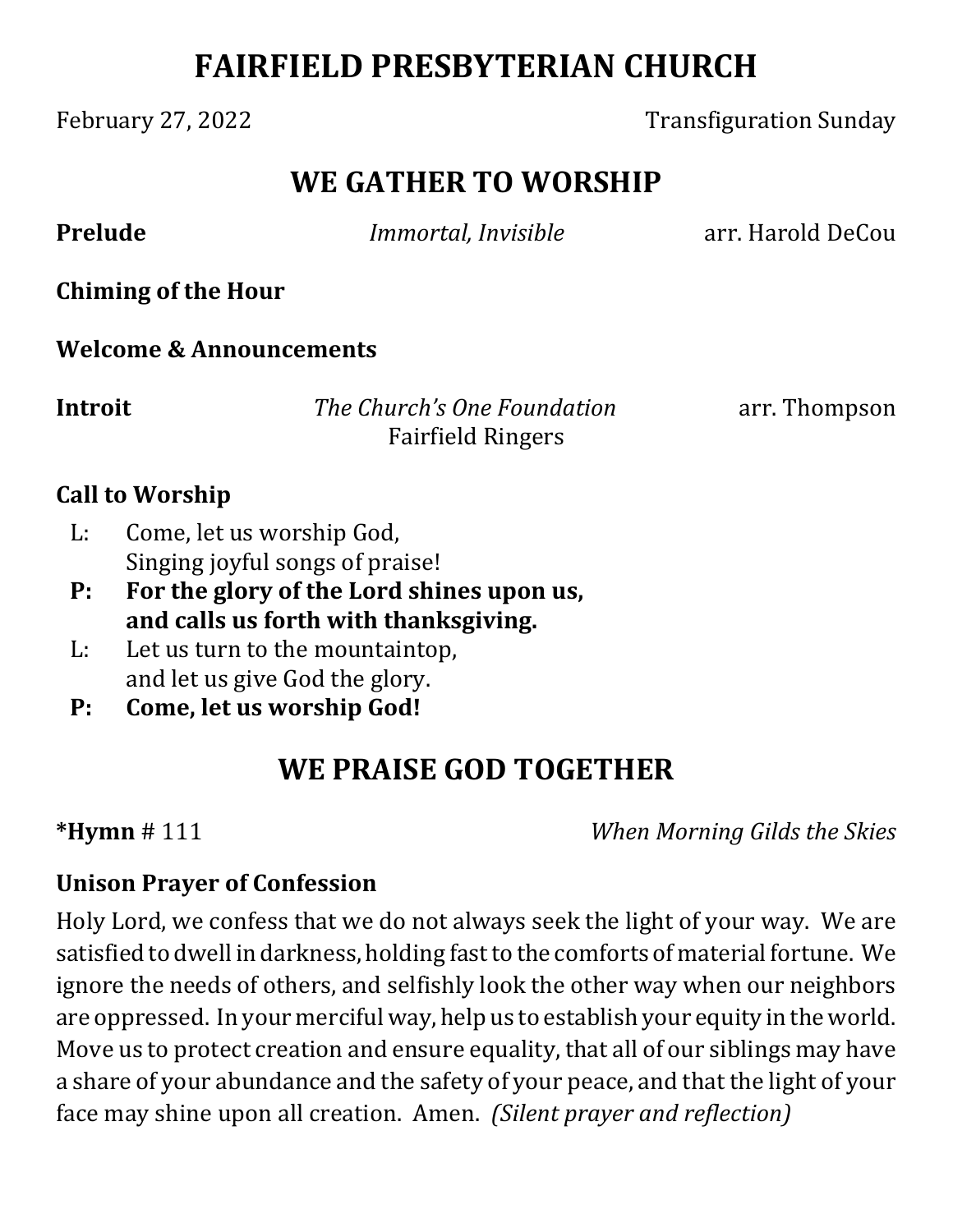#### **Words of Assurance**

Leader: Friends, in Jesus Christ our sins are forgiven! **People: Thanks be to God!**

**Gloria Patri** #733 *Glory Be to the Father*

### **Psalter Reading** Psalm 99

- L: The Lord is king; let the people tremble. The Lord is enthroned upon the cherubim; let the earth shake.
- **P: The Lord, great in Zion, is high above all peoples.**
- L: Let them confess God's name, which is great and awesome; God is the Holy One.
- **P: O mighty king, lover of justice, you have established equity; you have executed justice and righteousness in Jacob.**
- L: Proclaim the greatness of the Lord and fall down before God's footstool; God is the Holy One.
- **P: Moses and Aaron among your priests, and Samuel among those who call upon your name, O Lord; they called upon you, and you answered them,**
- L: you spoke to them out of the pillar of cloud; they kept your testimonies and the decree that you gave them.
- **P: O Lord our God, you answered them indeed; you were a God who forgave them, yet punished them for their evil deeds.**
- **All: Proclaim the greatness of the Lord and worship upon God's holy hill; for the Lord our God is the Holy One.**

**Pastoral Prayer and The Lord's Prayer**

Anthem *May Your Roots Go Deep* Lantz

# **WE HEAR GOD'S WORD**

**Scripture Lesson Luke 9: 25-36** Pew Bible p. 69 (New Test.)